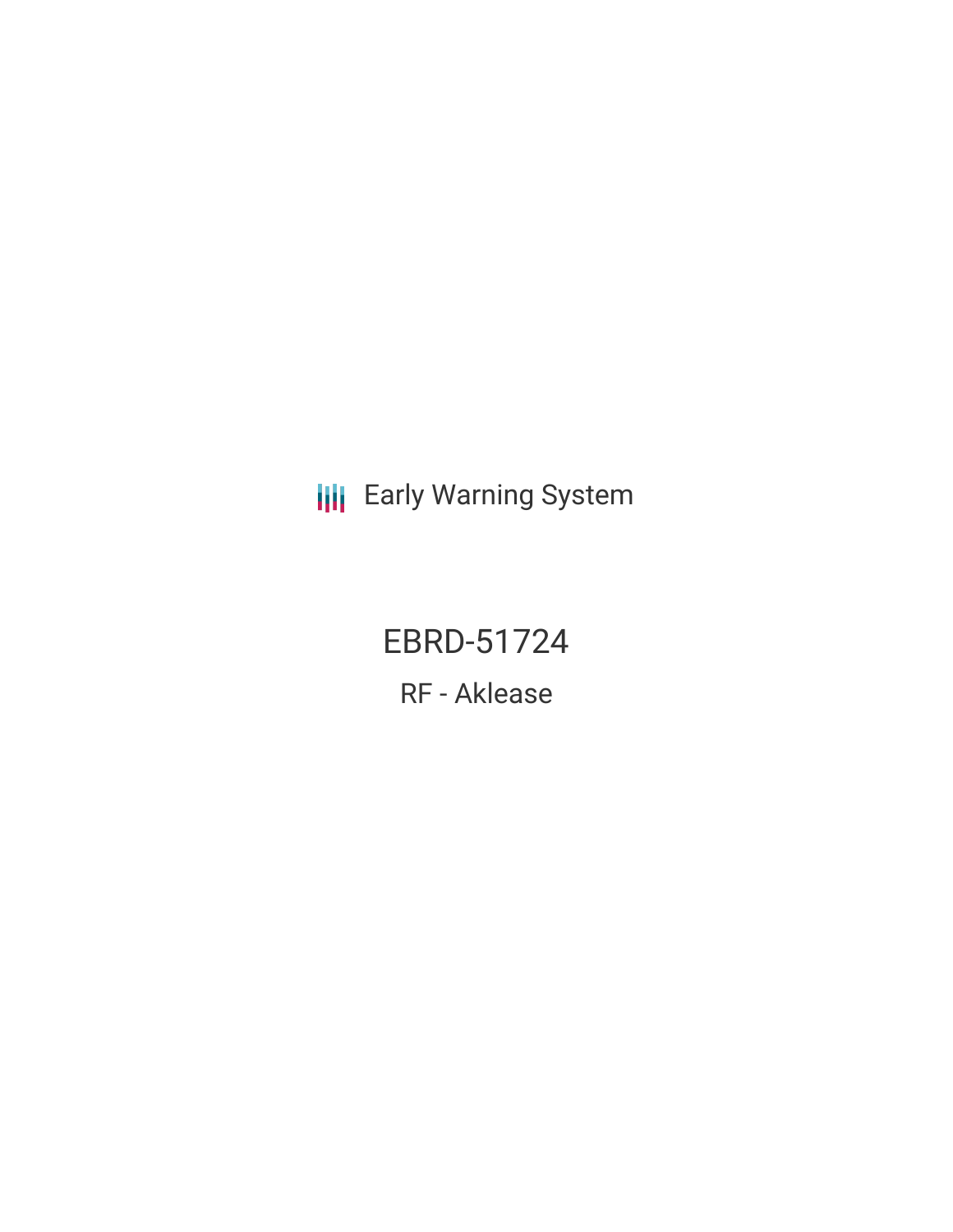

# **Quick Facts**

| <b>Countries</b>               | Turkey                                                  |
|--------------------------------|---------------------------------------------------------|
| <b>Financial Institutions</b>  | European Bank for Reconstruction and Development (EBRD) |
| <b>Status</b>                  | Approved                                                |
| <b>Bank Risk Rating</b>        | FI                                                      |
| <b>Voting Date</b>             | 2020-06-24                                              |
| <b>Borrower</b>                | AK FINANSAL KIRALAMA AS                                 |
| <b>Sectors</b>                 | Finance                                                 |
| <b>Investment Type(s)</b>      | Loan                                                    |
| <b>Investment Amount (USD)</b> | $$45.00$ million                                        |
| <b>Project Cost (USD)</b>      | $$45.00$ million                                        |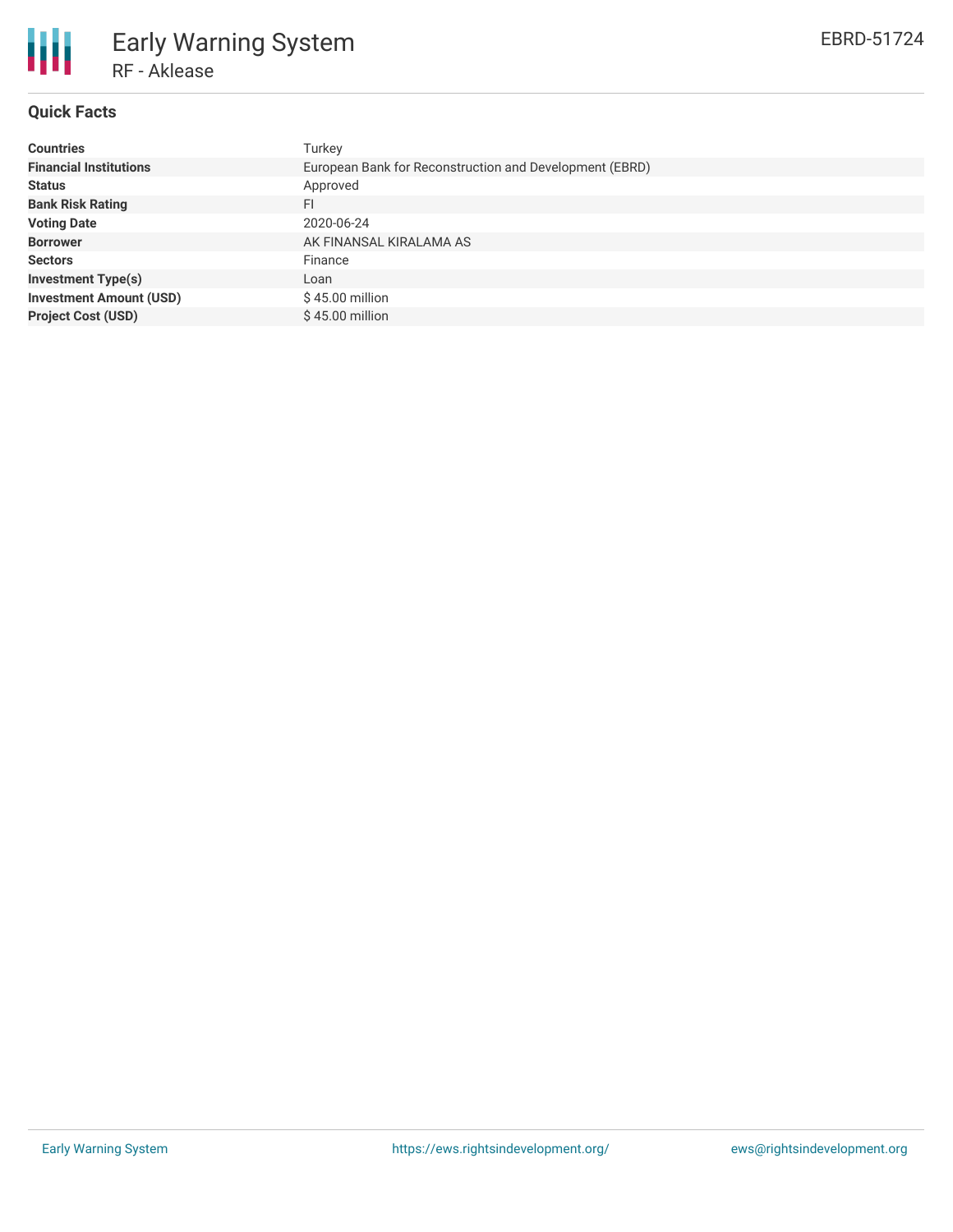

## **Project Description**

According to the Bank's website, the project provides funding to the Ak Finansal Kiralama A.S to fund SMEs in in Turkey to mitigate negative impacts of Covid-19.

This project was approved as part of the Bank's response to the Covid-19 pandemic.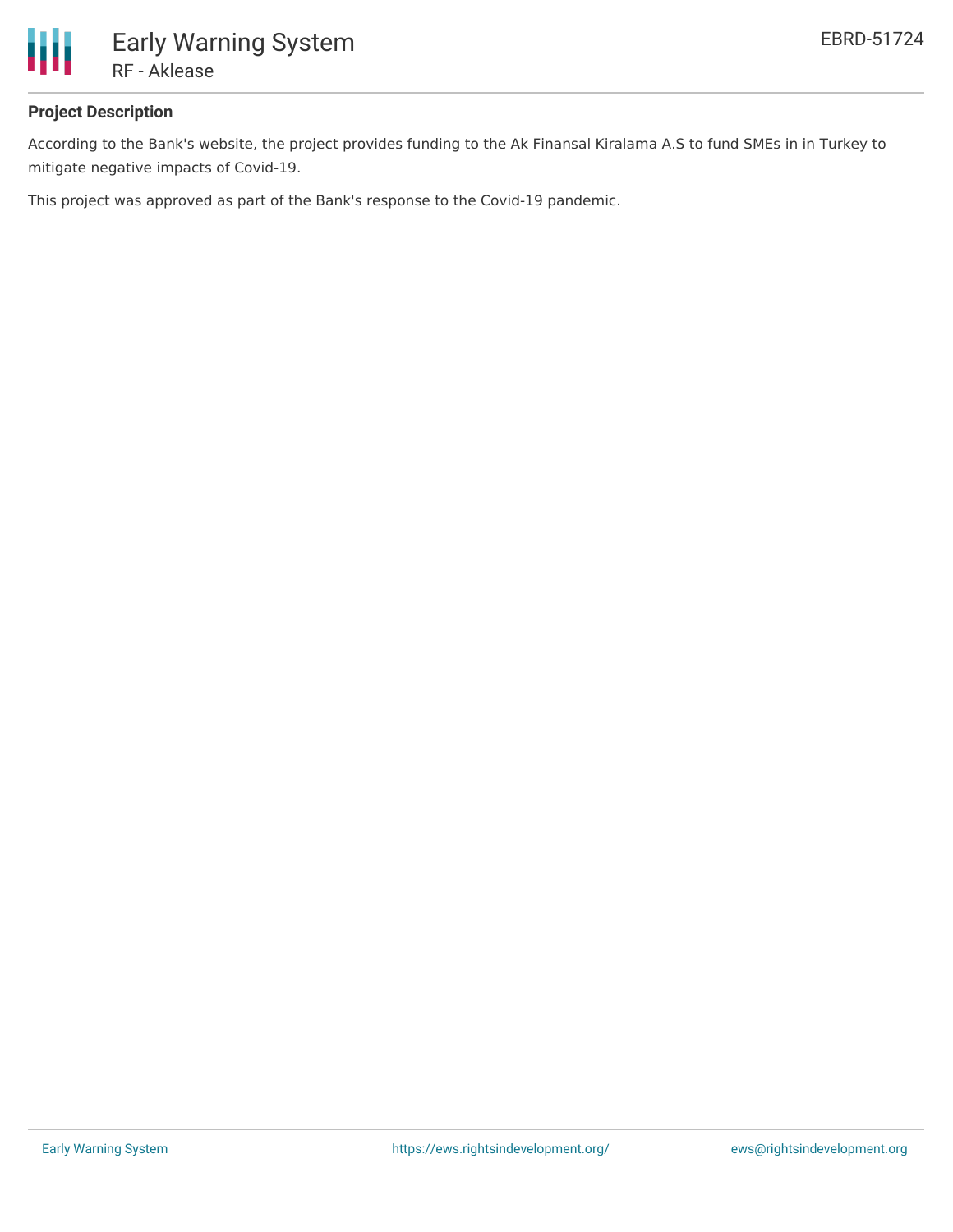### **Investment Description**

European Bank for Reconstruction and Development (EBRD)

### **Financial Intermediary**

Financial Intermediary: A commercial bank or financial institution that receives funds from a development bank. A financial intermediary then lends these funds to their clients (private actors) in the form of loans, bonds, guarantees and equity shares. Financial intermediaries include insurance, pension and equity funds. The direct financial relationship is between the development bank and the financial intermediary.

AK FINANSAL [KIRALAMA](file:///actor/3282/) AS (Aklease) (Financial Intermediary)